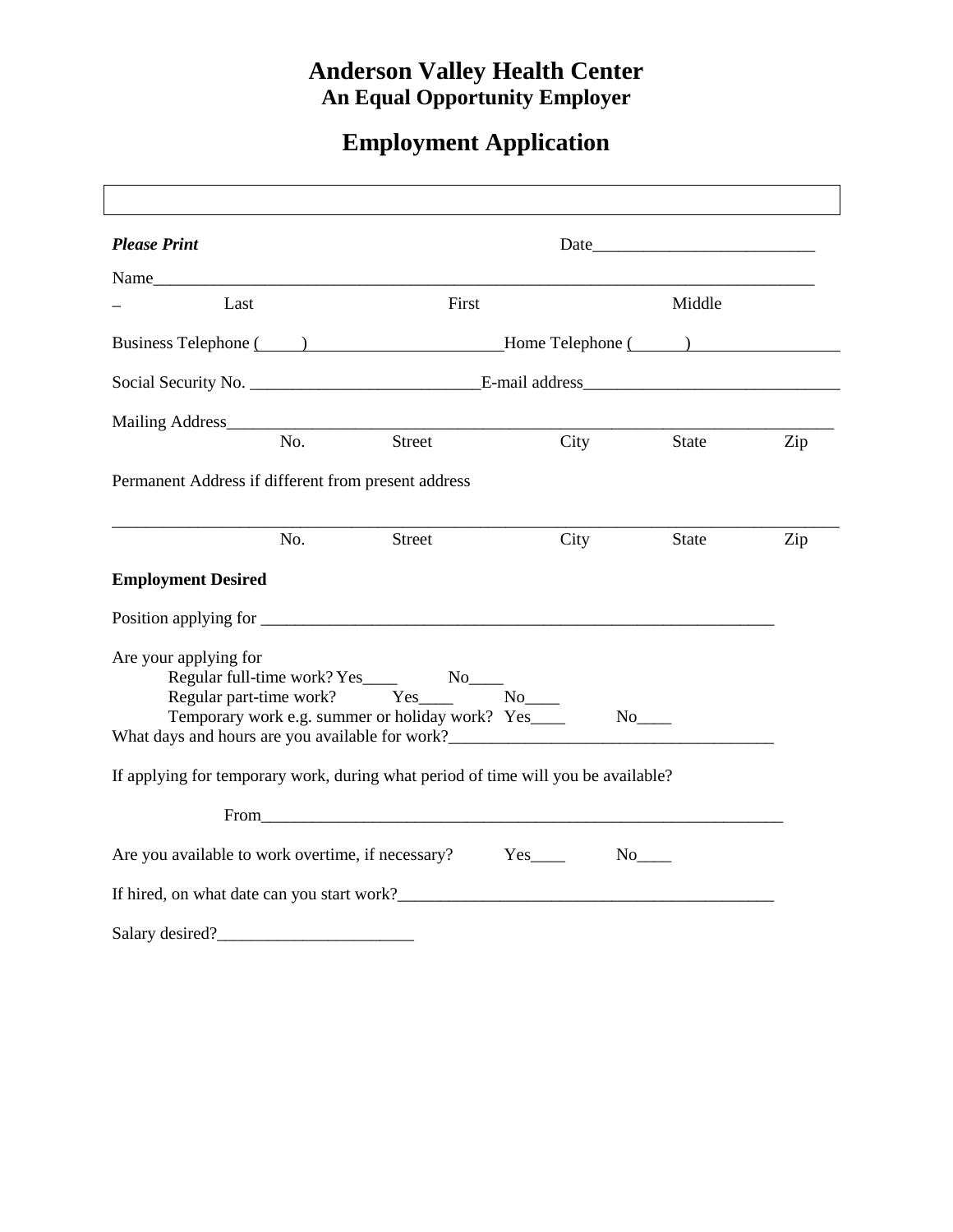Anderson Valley Health Center, Inc. Employment Application Page 2 **Personal Information** Have you ever applied or worked for AVHC before? Yes \_\_\_\_\_ No\_\_\_\_ Do you have any friends or relatives working for AVHC? Yes\_\_\_\_ No\_\_\_\_ If yes, state name(s) and relationship\_\_\_\_\_\_\_\_\_\_\_\_\_\_\_\_\_\_\_\_\_\_\_\_\_\_\_\_\_\_\_\_\_\_\_\_\_\_\_\_\_\_\_\_\_\_\_\_\_\_\_\_\_\_\_ Why are you applying for work at Anderson Valley Health Center? \_\_\_\_\_\_\_\_\_\_\_\_\_\_\_\_\_\_\_\_\_\_\_\_\_\_\_\_\_\_\_\_\_\_\_\_\_\_\_\_\_\_\_\_\_\_\_\_\_\_\_\_\_\_\_\_\_\_\_\_\_\_\_\_\_\_\_\_\_\_\_\_\_\_\_\_\_\_\_\_\_\_\_\_\_ \_\_\_\_\_\_\_\_\_\_\_\_\_\_\_\_\_\_\_\_\_\_\_\_\_\_\_\_\_\_\_\_\_\_\_\_\_\_\_\_\_\_\_\_\_\_\_\_\_\_\_\_\_\_\_\_\_\_\_\_\_\_\_\_\_\_\_\_\_\_\_\_\_\_\_\_\_\_\_\_\_\_\_\_\_ \_\_\_\_\_\_\_\_\_\_\_\_\_\_\_\_\_\_\_\_\_\_\_\_\_\_\_\_\_\_\_\_\_\_\_\_\_\_\_\_\_\_\_\_\_\_\_\_\_\_\_\_\_\_\_\_\_\_\_\_\_\_\_\_\_\_\_\_\_**\_\_\_\_\_\_\_\_\_\_\_\_\_\_\_\_** If hired, would you have a reliable means of transportation to and from work? Yes No Are you at least 18 years old? Yes No (If under 18, hire is subject to verification that you are of minimum legal age) If hired, can you present evidence of your U.S. citizenship or proof of your legal right to live and work in this country? Yes No Are you able to perform the essential functions of the job for which you are applying? Yes\_\_\_\_ No\_\_\_\_ If no, describe the functions that cannot be performed\_\_\_\_\_\_\_\_\_\_\_\_\_\_\_\_\_\_\_\_\_\_\_\_\_\_\_\_\_\_\_\_\_\_\_\_\_\_\_\_\_\_ \_\_\_\_\_\_\_\_\_\_\_\_\_\_\_\_\_\_\_\_\_\_\_\_\_\_\_\_\_\_\_\_\_\_\_\_\_\_\_\_\_\_\_\_\_\_\_\_\_\_\_\_\_\_\_\_\_\_\_\_\_\_\_\_\_\_\_\_\_\_\_\_\_\_\_\_\_\_\_\_\_\_\_\_\_ (Note: We comply with the ADA and consider reasonable accommodation measure that may be necessary for eligible applicants/employees to perform essential functions). Are you able to perform all other duties of the job for which you are applying? Yes No If no, describe the functions that cannot be performed.\_\_\_\_\_\_\_\_\_\_\_\_\_\_\_\_\_\_\_\_\_\_\_\_\_\_\_\_\_\_\_\_\_\_\_\_\_\_\_\_\_\_\_\_\_\_\_\_\_\_  $\overline{a}$  , and the contribution of the contribution of the contribution of the contribution of the contribution of the contribution of the contribution of the contribution of the contribution of the contribution of the co (Note: Hire may be subject to passing a medical examination, and to skill and agility tests). Have you ever been convicted of a criminal offense (felony or serious misdemeanor)? (Convictions for marijuana related offenses that are more than two years old need not be listed.) Yes No If yes, state nature of crime(s), when and where convicted and disposition of the case.\_\_\_\_\_\_\_\_\_\_\_\_\_\_\_\_\_\_\_\_\_\_\_\_\_  $\_$  ,  $\_$  ,  $\_$  ,  $\_$  ,  $\_$  ,  $\_$  ,  $\_$  ,  $\_$  ,  $\_$  ,  $\_$  ,  $\_$  ,  $\_$  ,  $\_$  ,  $\_$  ,  $\_$  ,  $\_$  ,  $\_$  ,  $\_$  ,  $\_$  ,  $\_$  ,  $\_$  ,  $\_$  ,  $\_$  ,  $\_$  ,  $\_$  ,  $\_$  ,  $\_$  ,  $\_$  ,  $\_$  ,  $\_$  ,  $\_$  ,  $\_$  ,  $\_$  ,  $\_$  ,  $\_$  ,  $\_$  ,  $\_$  ,  $\_$  ,  $\_$  ,  $\_$  ,  $\_$  ,  $\_$  ,  $\_$  ,  $\_$  ,  $\_$  ,  $\_$  ,  $\_$  ,  $\_$  ,  $\_$  ,  $\_$  ,  $\_$  ,  $\_$  ,  $\_$  ,  $\_$  ,  $\_$  ,  $\_$  ,  $\_$  ,  $\_$  ,  $\_$  ,  $\_$  ,  $\_$  ,  $\_$  ,  $\_$  ,  $\_$  ,  $\_$  ,  $\_$  ,  $\_$  ,  $\_$  ,  $\_$  ,  $\_$  ,  $\_$  ,  $\_$  ,  $\_$  ,  $\_$  , (Note: No applicant will be denied employment solely on the grounds of conviction of a criminal offense. The nature of the offense, the date of the offense, the surrounding circumstances and the relevance of the offense to the position(s) applied for may, however be considered) Are you currently employed?  $Yes_$  No\_\_\_\_ May we contact your current employer? Yes\_\_\_\_\_ No\_\_\_\_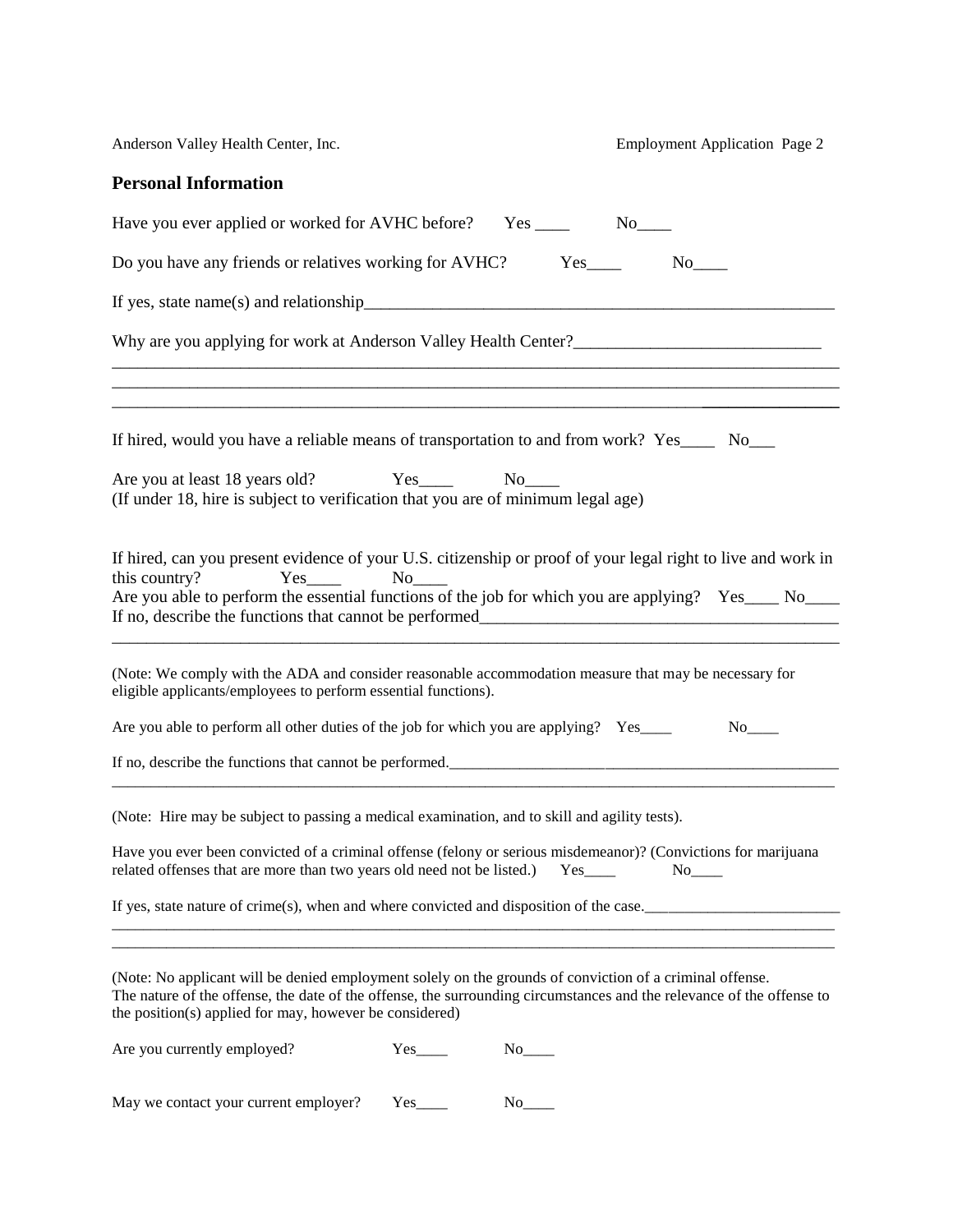## **Education, Training and Experience**

| School                                                                                                                                                                               | Name and Address                                                                | No of<br>Years<br>Completed | Did you<br>Graduate | Degrees or<br>Diploma |  |  |
|--------------------------------------------------------------------------------------------------------------------------------------------------------------------------------------|---------------------------------------------------------------------------------|-----------------------------|---------------------|-----------------------|--|--|
| <b>High School</b>                                                                                                                                                                   |                                                                                 |                             |                     |                       |  |  |
| College/University                                                                                                                                                                   |                                                                                 |                             |                     |                       |  |  |
| Vocational/Business                                                                                                                                                                  |                                                                                 |                             |                     |                       |  |  |
| <b>Health Care</b>                                                                                                                                                                   |                                                                                 |                             |                     |                       |  |  |
| Many of our customers (clients) do not speak English. Do you speak, write or understand any foreign languages?<br>$Yes$ <sub>_____</sub>                                             |                                                                                 |                             |                     |                       |  |  |
|                                                                                                                                                                                      |                                                                                 |                             |                     |                       |  |  |
| Do you have any other experiences, training qualifications or skills which you feel makes you especially suited for<br>work at Anderson Valley Health Center? If so, please explain. |                                                                                 |                             |                     |                       |  |  |
|                                                                                                                                                                                      |                                                                                 |                             |                     |                       |  |  |
|                                                                                                                                                                                      |                                                                                 |                             |                     |                       |  |  |
|                                                                                                                                                                                      |                                                                                 |                             |                     |                       |  |  |
|                                                                                                                                                                                      |                                                                                 |                             |                     |                       |  |  |
|                                                                                                                                                                                      | Answer the following questions if you are applying for a professional position. |                             |                     |                       |  |  |
|                                                                                                                                                                                      | Are you licensed/certified for the job applied for?<br>$Yes$ <sub>____</sub>    |                             |                     |                       |  |  |
|                                                                                                                                                                                      |                                                                                 |                             |                     |                       |  |  |
|                                                                                                                                                                                      |                                                                                 |                             |                     |                       |  |  |
| License/Certification number_                                                                                                                                                        |                                                                                 |                             |                     |                       |  |  |
| Has your License/Certification ever been revoked or suspended?                                                                                                                       |                                                                                 |                             |                     |                       |  |  |
| If yes, state reason(s), date of revocation or suspension and date of reinstatement.                                                                                                 |                                                                                 |                             |                     |                       |  |  |
|                                                                                                                                                                                      |                                                                                 |                             |                     |                       |  |  |
|                                                                                                                                                                                      |                                                                                 |                             |                     |                       |  |  |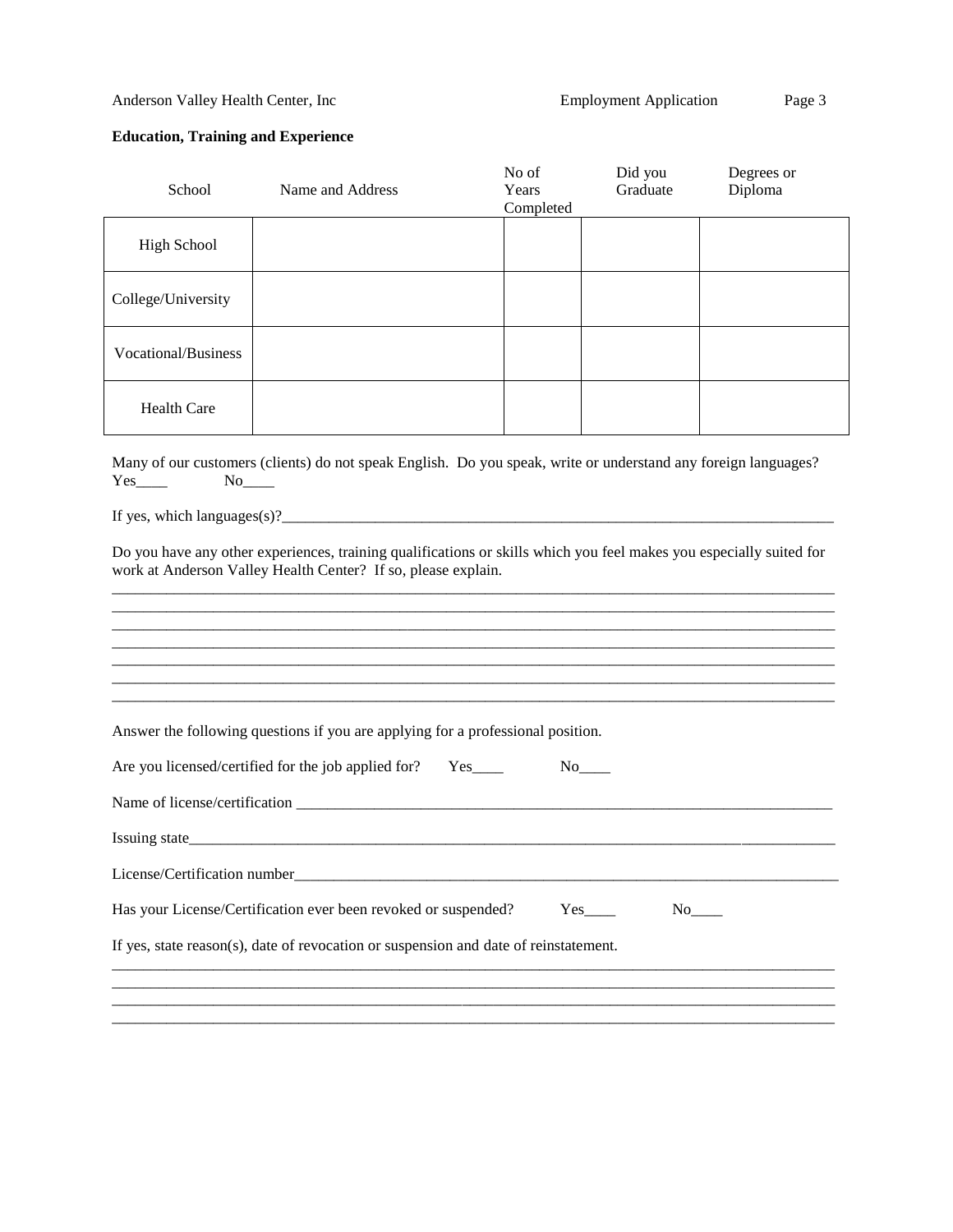| Anderson Valley Health Center, Inc.                                                                                                                                  | <b>Employment Application</b>                                                                           | Page 4 |
|----------------------------------------------------------------------------------------------------------------------------------------------------------------------|---------------------------------------------------------------------------------------------------------|--------|
| Name of Employer<br><u>Name of Employer</u>                                                                                                                          |                                                                                                         |        |
|                                                                                                                                                                      |                                                                                                         |        |
| Telephone No. ( ) Your Supervisor's Name                                                                                                                             |                                                                                                         |        |
| Your Position and Duties                                                                                                                                             |                                                                                                         |        |
| ,我们也不会有什么。""我们的人,我们也不会有什么?""我们的人,我们也不会有什么?""我们的人,我们也不会有什么?""我们的人,我们也不会有什么?""我们的人<br>,我们也不会有什么。""我们的人,我们也不会有什么?""我们的人,我们也不会有什么?""我们的人,我们也不会有什么?""我们的人,我们也不会有什么?""我们的人 |                                                                                                         |        |
| Date of Employment: From                                                                                                                                             | $To: \begin{tabular}{ c c c c } \hline \quad \quad & \quad \quad & \quad \quad \\ \hline \end{tabular}$ |        |
|                                                                                                                                                                      |                                                                                                         |        |
|                                                                                                                                                                      |                                                                                                         |        |
|                                                                                                                                                                      |                                                                                                         |        |
| Telephone No. ( ) Your Supervisor's Name<br>Your Position and Duties                                                                                                 |                                                                                                         |        |
| ,我们也不会有什么?""我们的人,我们也不会有什么?""我们的人,我们也不会有什么?""我们的人,我们也不会有什么?""我们的人,我们也不会有什么?""我们的人                                                                                     |                                                                                                         |        |
|                                                                                                                                                                      |                                                                                                         |        |
|                                                                                                                                                                      |                                                                                                         |        |
|                                                                                                                                                                      |                                                                                                         |        |
|                                                                                                                                                                      |                                                                                                         |        |
| Type of Business<br>Telephone No. ( ) Your Supervisor's Name<br>Your Position and Duties                                                                             |                                                                                                         |        |
| ,我们也不会有什么。""我们的人,我们也不会有什么?""我们的人,我们也不会有什么?""我们的人,我们也不会有什么?""我们的人,我们也不会有什么?""我们的人                                                                                     |                                                                                                         |        |
|                                                                                                                                                                      |                                                                                                         |        |
|                                                                                                                                                                      |                                                                                                         |        |
|                                                                                                                                                                      |                                                                                                         |        |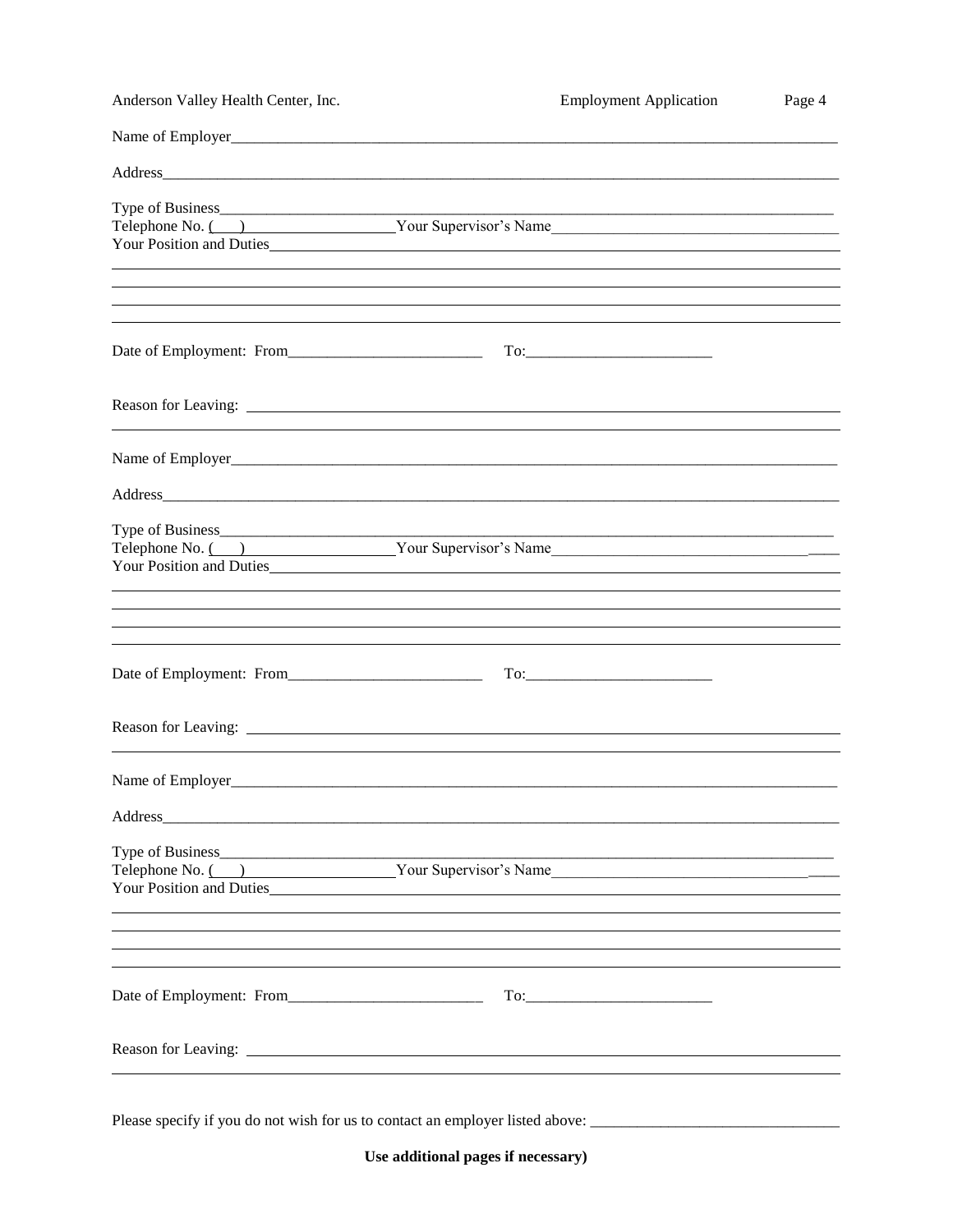| Anderson Valley Health Center | <b>Employee Application</b>                                                                      | Page 5                |
|-------------------------------|--------------------------------------------------------------------------------------------------|-----------------------|
| <b>Military Service</b>       |                                                                                                  |                       |
| If so, describe:              | Have you obtained any special skills or abilities as the result of services in the military? Yes | $No$ <sub>_____</sub> |
|                               |                                                                                                  |                       |
|                               |                                                                                                  |                       |
|                               |                                                                                                  |                       |
| <b>References</b>             | List below three persons not related to you who have knowledge of your work performance.         |                       |
|                               | Name                                                                                             |                       |
|                               |                                                                                                  |                       |
|                               |                                                                                                  |                       |
|                               |                                                                                                  |                       |
|                               | Name                                                                                             |                       |
|                               |                                                                                                  |                       |
|                               |                                                                                                  |                       |
|                               |                                                                                                  |                       |
|                               | Name                                                                                             |                       |
|                               |                                                                                                  |                       |
|                               |                                                                                                  |                       |